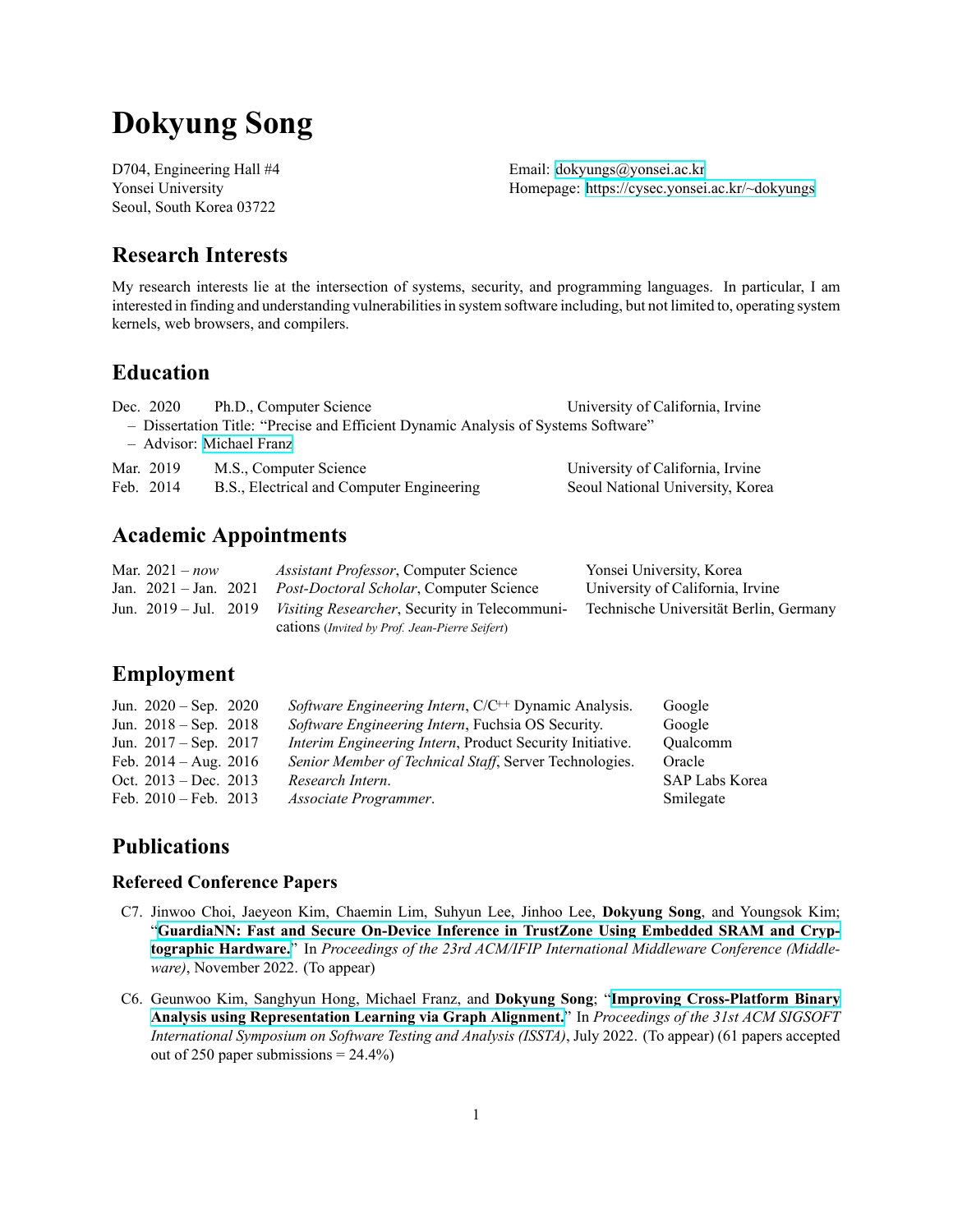- C5. Dokyung Song, Felicitas Hetzelt, Jonghwan Kim, Brent Byunghoon Kang, Jean-Pierre Seifert, and Michael Franz; "**[Agamotto: Accelerating Kernel Driver Fuzzing with Lightweight Virtual Machine Checkpoints.](https://www.usenix.org/system/files/sec20-song.pdf)**" In *Proceedings of the 29th USENIX Security Symposium (USENIX Security)*, August 2020. (157 papers accepted out of 977 paper submissions =  $16.1\%$ )
- C4. Alexios Voulimeneas, **Dokyung Song**, Fabian Parzefall, Yeoul Na, Per Larsen, Michael Franz, and Stijn Volckaert; "Distributed Heterogeneous N-Variant Execution." In *Proceedings of the 17th International Conference on Detection of Intrusions and Malware, and Vulnerability Assessment (DIMVA)*, June 2020. (13 papers accepted out of 45 submissions =  $28.9\%$ )
- C3. **Dokyung Song**, Julian Lettner, Prabhu Rajasekaran, Yeoul Na, Stijn Volckaert, Per Larsen, and Michael Franz; "**[SoK: Sanitizing for Security.](https://doi.org/10.1109/SP.2019.00010)**" In *Proceedings of the 40th IEEE Symposium on Security and Privacy (IEEE S&P)*, May 2019. (84 papers accepted out of 673 submissions  $+10$  revised paper from the previous year  $=$ 12.5%)
- C2. **Dokyung Song**, Felicitas Hetzelt, Dipanjan Das, Chad Spensky, Yeoul Na, Stijn Volckaert, Giovanni Vigna, Christopher Kruegel, JeanPierre Seifert, and Michael Franz; "**[PeriScope: An Effective Probing and Fuzzing](https://doi.org/10.14722/ndss.2019.23176) [Framework for the HardwareOS Boundary.](https://doi.org/10.14722/ndss.2019.23176)**" In *Proceedings of the 26th Network and Distributed System Security Symposium (NDSS)*, February 2019. (89 papers accepted out of 521 submissions = 17%)

**\* [Top 10 Finalists,](https://43f60238-2232-4612-9aac-81bc9da2dd4e.filesusr.com/ugd/acbc49_8aa7acea853f4099bac0915e0b522ce8.pdf) Applied Research Competition, CSAW, November 2019**

C1. Julian Lettner, **Dokyung Song**, Taemin Park, Per Larsen, Stijn Volckaert, and Michael Franz; "**[PartiSan: Fast](https://doi.org/10.1007/978-3-030-00470-5_19)** and Flexible Sanitization via Run-time Partitioning." In *Proceedings of the 21st International Symposium on Research in Attacks, Intrusions and Defenses (RAID)*, September 2018. (33 papers accepted out of 145 submissions  $= 23\%$ )

#### **Refereed Workshop Papers**

W1. Alexios Voulimeneas, **Dokyung Song**, Per Larsen, Michael Franz, and Stijn Volckaert; "**dMVX: Secure and Efficient MultiVariant Execution in a Distributed Setting**" In *Proceedings of the 14th European Workshop on Systems Security. (EuroSec)*, April 2021.

### **Professional Service**

- 1. Session Chair, 20th Workshop on Privacy in the Electronic Society (WPES), 2021.
- 2. Workshop CoChair, ACM Conference on Computer and Communications Security (CCS), Seoul, South Korea, 2021.
- 3. Reviewer, ACM Transactions on Design Automation of Electronic Systems (TODAES), 2020, 2021.
- 4. Poster Jury Member, IEEE Symposium on Security and Privacy (IEEE S&P), 2019.
- 5. Student Program Committee Member, IEEE Symposium on Security and Privacy (IEEE S&P), 2019.

### **Teaching**

- 1. Instructor, Introduction to Computer Science (CSI 2106), Yonsei University, Seoul, South Korea, Summer 2022.
- 2. Instructor, Information Security (CSI 4109), Yonsei University, Seoul, South Korea, Spring 2022.
- 3. Instructor, Open Source Projects (CSI 2115), Yonsei University, Seoul, South Korea, Fall 2021.
- 4. Instructor, AIM Adventure Design (ENG 2010), Yonsei University, Seoul, South Korea, Fall 2021.
- 5. Instructor, Information Security (CSI 4109), Yonsei University, Seoul, South Korea, Spring 2021.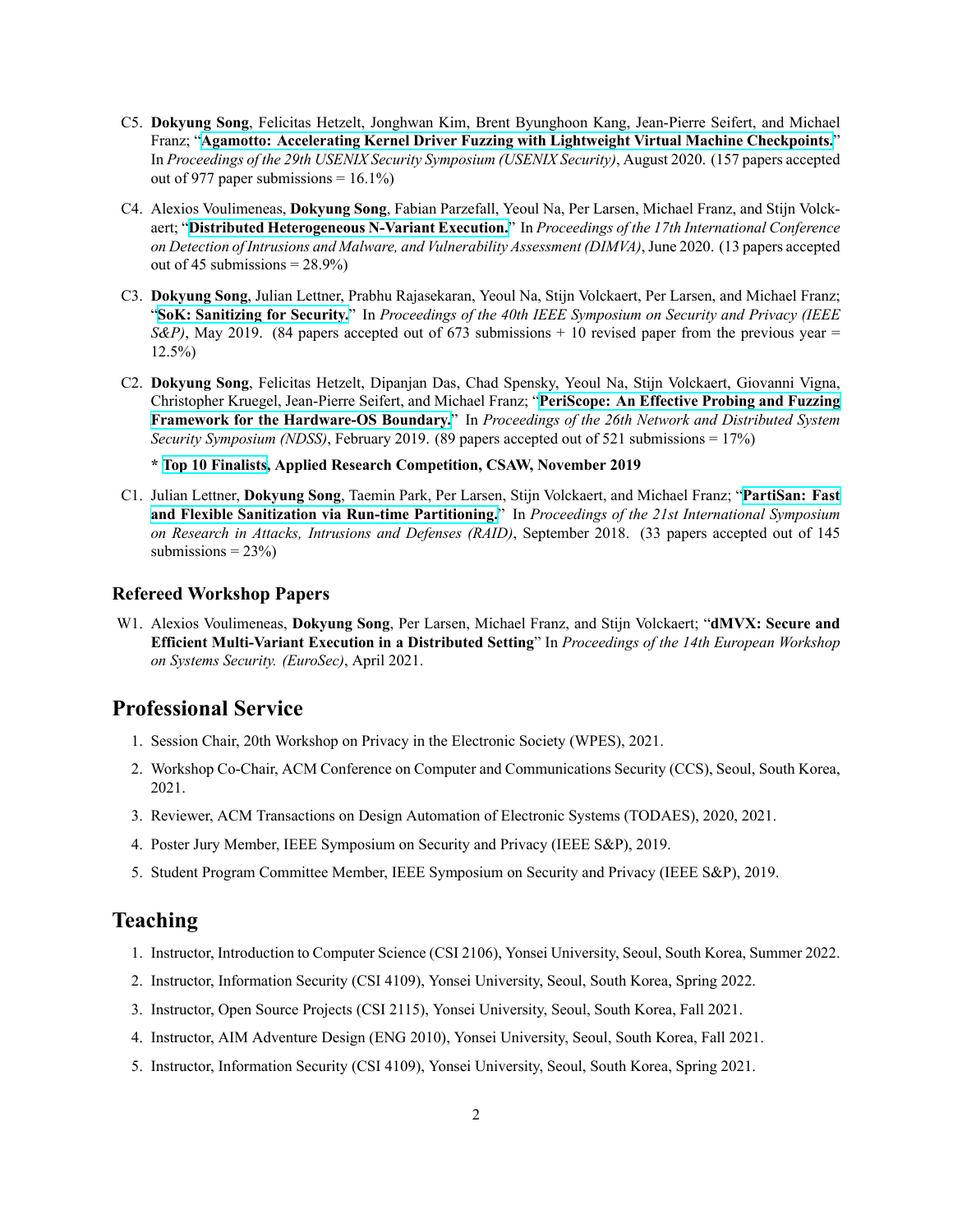- 6. Teaching Assistant, Data Structure Implementation and Analysis (ICS 46), University of California, Irvine, Spring 2017.
- 7. Teaching Assistant, Data Structure Implementation and Analysis (ICS 46), University of California, Irvine, Fall 2018.

### **Talks**

- 1. Precise and Efficient Dynamic Analysis of Systems Software. Ph.D. Dissertation Defense, University of California, Irvine, CA, December 2020.
- 2. Finding Vulnerabilities in Software Systems. Yonsei University, September 2020.
- 3. Improving libFuzzer using FuzzBench (Intern Talk). Google, September 2020.
- 4. Agamotto: Accelerating Kernel Driver Fuzzing with Lightweight Virtual Machine Checkpoints. USENIX Security Symposium (USENIX Security), Virtual Attendance, Irvine, CA, August 2020.
- 5. PeriScope: An Effective Probing and Fuzzing Framework for the Hardware-OS Boundary. Black Hat USA 2019, Las Vegas, NV, August 2019.
- 6. Dynamic Analysis Techniques for Finding Software Vulnerabilities in C/C++ Programs. Ph.D. Advancement to Candidacy Oral Exam, University of California, Irvine, CA, May 2019.
- 7. SoK: Sanitizing for Security. IEEE Symposium on Security and Privacy (IEEE S&P), San Francisco, CA, May 2019.
- 8. PeriScope: An Effective Probing and Fuzzing Framework for the Hardware-OS Boundary. Qualcomm Product Security Summit (QPSS), Qualcomm, San Diego, CA, May 2019.
- 9. PeriScope: An Effective Probing and Fuzzing Framework for the Hardware-OS Boundary. Network and Distributed System Security Symposium (NDSS), San Diego, CA, February 2019.
- 10. Fuzzing Fuchsia IPC (Intern Talk). Google, Mountain View, CA, August 2018.
- 11. Spatial Memory Safety beyond AddressSanitizer (Intern Talk). Qualcomm, San Diego, CA, July 2017.
- 12. Reproducing Bug 19259446. Oracle, Redwood City, CA, October 2014.

### **Honors and Awards**

- 1. Outstanding Teaching Award. Yonsei University, February 2022.
- 2. Student Grant Award. USENIX Security Symposium (USENIX Security), Virtual Attendance, Irvine, CA, August 2020.
- 3. Student Travel Grant Award. ACM Conference on Computer and Communications Security (CCS), London, U.K., November 2019.
- 4. Finalist, Applied Research Competition, Cyber Security Awareness Week (CSAW), NYU Tandon School of Engineering, Brooklyn, NY, November 2019.
- 5. Student Travel Grant Award. Network and Distributed System Security Symposium (NDSS), San Diego, CA, January 2019.
- 6. Member of Vulnerability Rewards Program. Qualcomm, September 2018.
- 7. [Member of Hall of Fame.](https://www.codeaurora.org/user/dokyungsong) Code Aurora Forum, September 2018.
- 8. National Scholarship for Science and Engineering. Korea Student Aid Foundation (KOSAF), South Korea, 2007 – 2009, 2013.